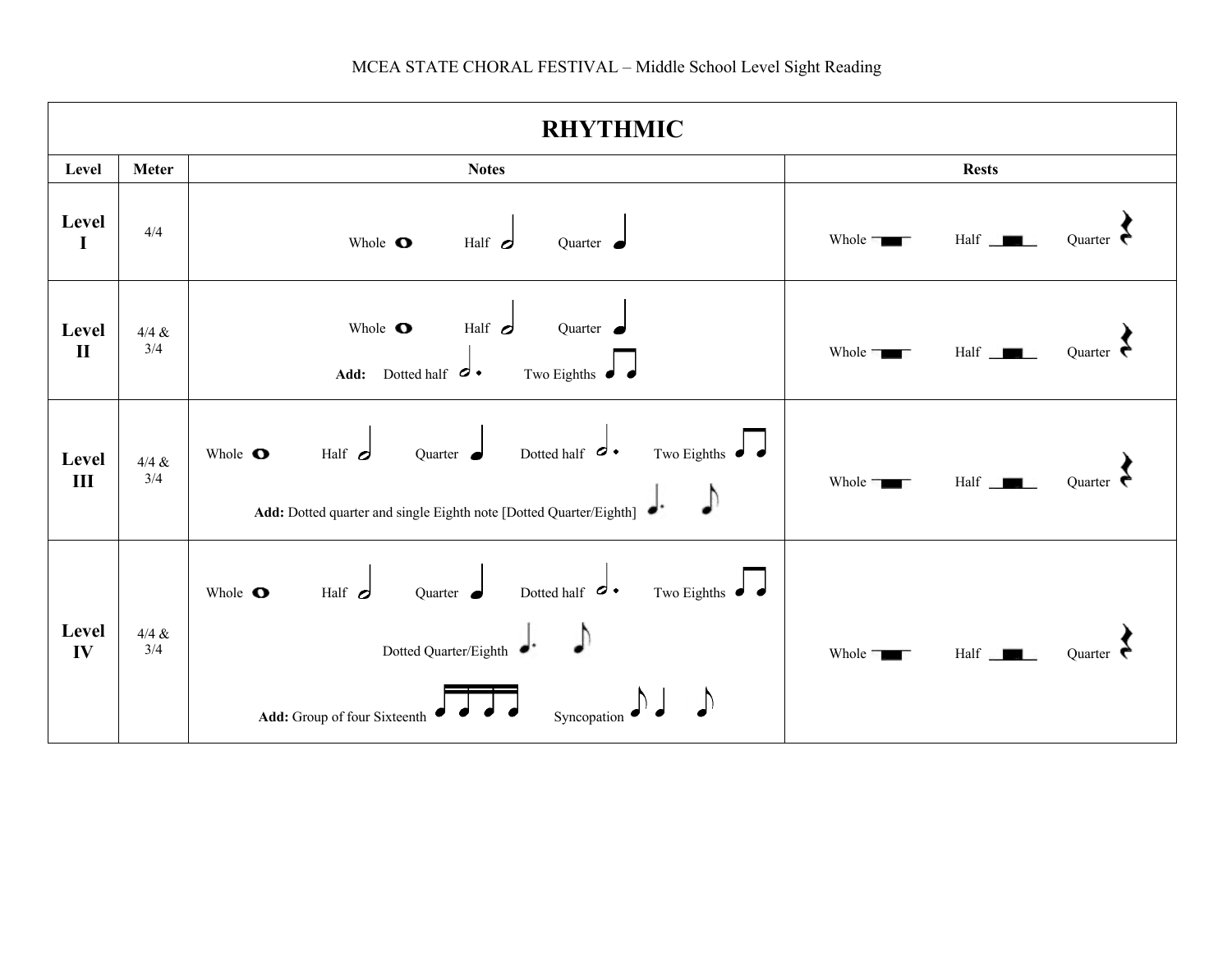| <b>MELODIC</b>        |                 |                                                                                                                                                                 |                                 |                                |               |                                                      |                                                                                                                                                                                                                                                |                                                                                                   |
|-----------------------|-----------------|-----------------------------------------------------------------------------------------------------------------------------------------------------------------|---------------------------------|--------------------------------|---------------|------------------------------------------------------|------------------------------------------------------------------------------------------------------------------------------------------------------------------------------------------------------------------------------------------------|---------------------------------------------------------------------------------------------------|
| Level                 | <b>Meter</b>    | <b>Notes</b>                                                                                                                                                    | <b>Rests</b>                    | Voicing                        | Key*          | <b>Pitches</b>                                       | <b>Intervals</b>                                                                                                                                                                                                                               | <b>Motion</b>                                                                                     |
| Level<br>I            | 4/4             | Whole O<br>Half $\sigma$<br>Ouarter $\bullet$                                                                                                                   | None                            | Unison                         | $\mathbf C$   | Do, Re,<br>Mi, Fa,<br>Sol, La                        | Seconds (M2/m2)                                                                                                                                                                                                                                | Stepwise                                                                                          |
| Level<br>$\mathbf{I}$ | 4/4             | Half $d$<br>Whole $\bullet$<br>Quarter $\bullet$<br>Add: Dotted half $\sigma$ .                                                                                 | Half<br>Quarter $\epsilon$      | 2 part<br>homophonic<br>unison | $\mathcal{C}$ | Do, Re,<br>Mi, Fa,<br>Sol, La                        | Seconds (M2/m2)<br>Add: Third Skips (M3, m3)<br>Do-Mi, Mi-Sol, Sol-Mi, Mi-Do                                                                                                                                                                   | Stepwise<br>Add: Skips in<br>Tonic Triad                                                          |
| Level<br>III          | $4/4$ or<br>3/4 | Whole O<br>Half $\sigma$<br>Quarter $\bullet$<br>Add: Dotted half $\sigma$ .<br>Add: Two Eighths $\bullet$                                                      | Half<br>Quarter $\epsilon$      | 2 part<br>homophonic           | $C$ or $G$    | Octave-<br>Do, Re,<br>Mi, Fa,<br>Sol, La, Ti,<br>Do' | Seconds (M2/m2)<br>Third Skips (M3, m3)<br>Do-Mi, Mi-Sol, Sol-Mi, Mi-Do<br>Add: Fifth Skip (P5)<br>Do-Sol, Sol-Do and Eighth<br>Note Pairs on repeated pitches<br>only                                                                         | Stepwise,<br>Skips in Tonic<br>Triad<br>Add: P5 Skip                                              |
| Level<br>IV           | $4/4$ or<br>3/4 | Whole O<br>Half $\sigma$<br>Ouarter $\bullet$<br>Dotted half<br>$\sigma \cdot$<br>Two Eighths $\bullet$ $\bullet$<br>Add: Dotted Quarter and single Eighth note | $Half \t$<br>Quarter $\epsilon$ | 3 part<br>homophonic           | C, G or<br>F  | Octave-<br>Do, Re,<br>Mi, Fa,<br>Sol, La, Ti,<br>Do' | Seconds (M2/m2)<br>Third Skips (M3, m3)<br>Do-Mi, Mi-Sol, Sol-Mi, Mi-Do<br>Fifth Skip (P5)<br>Do-Sol, Sol-Do<br><b>Eighth Note Pairs on repeated</b><br>pitches<br>Add: Fourth Skip (P4)<br>Do-Fa, Fa-Do and Eighth<br>Notes on moving pitches | Stepwise,<br>Skips in Tonic<br>Triad, P5 Skip<br>Add: P4 Skip &<br>some diatonic<br>passing tones |

## MCEA STATE CHORAL FESTIVAL – Middle School Level Sight Reading

Melodic Examples in Levels I and II will be available in Treble or Bass clef for unison voices.

Melodic Examples in Level III will be available in Treble/Treble (SA), Treble/Bass (SB), and Treble/Tenor Clefs (SC) for SA, SB, and SC ensembles.

Melodic Examples in Level IV will be available in Treble/Treble/Treble (SSA), Treble/Treble/Tenor (SAC), and Treble/Treble/Bass Clefs (SAB) for SSA, SAC and SAB ensembles.

*\*Note: While notation will be provided in the key(s) indicated, the teacher may request that the adjudicator aurally establish the tonality and play starting pitches in a specific key to accommodate the range of the adolescent changing voices in the room. For example, tonality for an exercise notated in C could be aurally established in the key of E-flat.*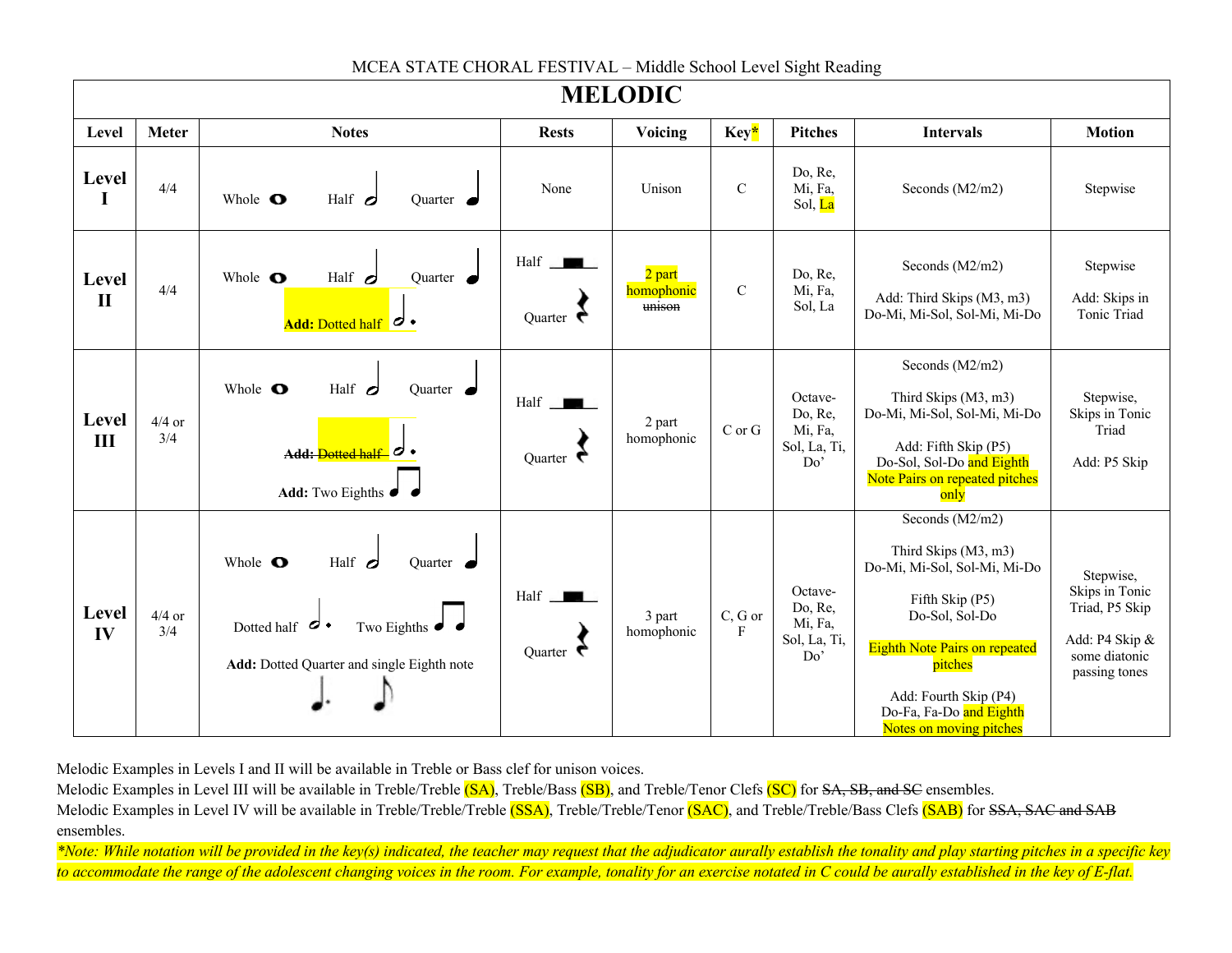| <b>RHYTHMIC</b>             |                  |                                                                                                                                                                                                                                                                                                                   |                                                                                           |  |  |  |
|-----------------------------|------------------|-------------------------------------------------------------------------------------------------------------------------------------------------------------------------------------------------------------------------------------------------------------------------------------------------------------------|-------------------------------------------------------------------------------------------|--|--|--|
| Level                       | <b>Meter</b>     | <b>Notes</b>                                                                                                                                                                                                                                                                                                      | <b>Rests</b>                                                                              |  |  |  |
| Level<br>$\bf{I}$           | $4/4 \&$<br>3/4  | Half $d$<br>Dotted half $\sigma$ .<br>Two Eighths $\bullet$<br>Whole O<br>Quarter $\bullet$                                                                                                                                                                                                                       | Whole #<br>Half<br>Quarter $\epsilon$                                                     |  |  |  |
| Level<br>$\mathbf{I}$       | 4/4 &<br>3/4     | Dotted half $\sigma$ .<br>Two Eighths $\bullet$<br>Whole O<br>Half $d$<br>Quarter $\bullet$<br>Add: Dotted Quarter and single Eighth note [Dotted Quarter/Eighth]                                                                                                                                                 | Whole<br>Half<br>Quarter $\bullet$                                                        |  |  |  |
| Level<br>$\mathop{\rm III}$ | 4/4 &<br>3/4     | Dotted Quarter/Eighth ••<br>Whole <b>O</b><br>Two Eighths<br>Dotted half $\sigma$ .<br>Half $\sigma$<br>Quarter $\bullet$<br>$\bigwedge$<br>Add: Group of four Sixteenth<br>Syncopation <                                                                                                                         | Whole =<br>Half<br>Quarter $\bullet$                                                      |  |  |  |
| Level<br>IV                 | 4/4 &<br>3/4     | Dotted Quarter/Eighth $\bullet$<br>Dotted half $\sigma$ .<br>Two Eighths $\bullet$<br>Whole $\bullet$<br>Half $\sigma$<br>Quarter $\bullet$<br>Add: Two $16^{th}$ with one Eighth $\bullet$ .<br>Group of four Sixteenth<br>Syncopation $\bullet$                                                                 | Whole =<br>Half<br>Quarter $\epsilon$                                                     |  |  |  |
| Level<br>V                  | 4/4,<br>3/4, 6/8 | Dotted Quarter/Eighth<br>Dotted half $\sigma$ .<br>Two Eighths $\bullet$<br>Whole $\bullet$<br>Half $\sigma$<br>Quarter •<br>Add: Two $16^{th}$ with one Eighth $\bullet$<br>Group of four Sixteenth<br>Syncopation $\bullet$<br>Three Eighths $\int d\theta$<br>Quarter/Eighth<br>Add for $6/8$ : Dotted Quarter | Half $\Box$<br>Whole $\Box$<br>Add: Eighth $\int$<br>Quarter $\epsilon$<br>Dotted Quarter |  |  |  |
| Level<br><b>VI</b>          | 4/4,<br>3/4, 6/8 | Dotted Quarter/Eighth<br>Dotted half $\sigma$ .<br>Two Eighths $\bullet$<br>Whole $\bullet$<br>Half $d$<br>Quarter $\blacksquare$<br>Two $16th$ with one Eighth<br>Group of four Sixteenth<br>Syncopation $\bullet$<br>Three Eighths $\int \int$<br>Quarter/Eighth<br>For 6/8: Dotted Quarter                     | Whole $\blacksquare$<br>Half<br>Eighth<br>Ouarter $\epsilon$<br>Dotted Quarter            |  |  |  |